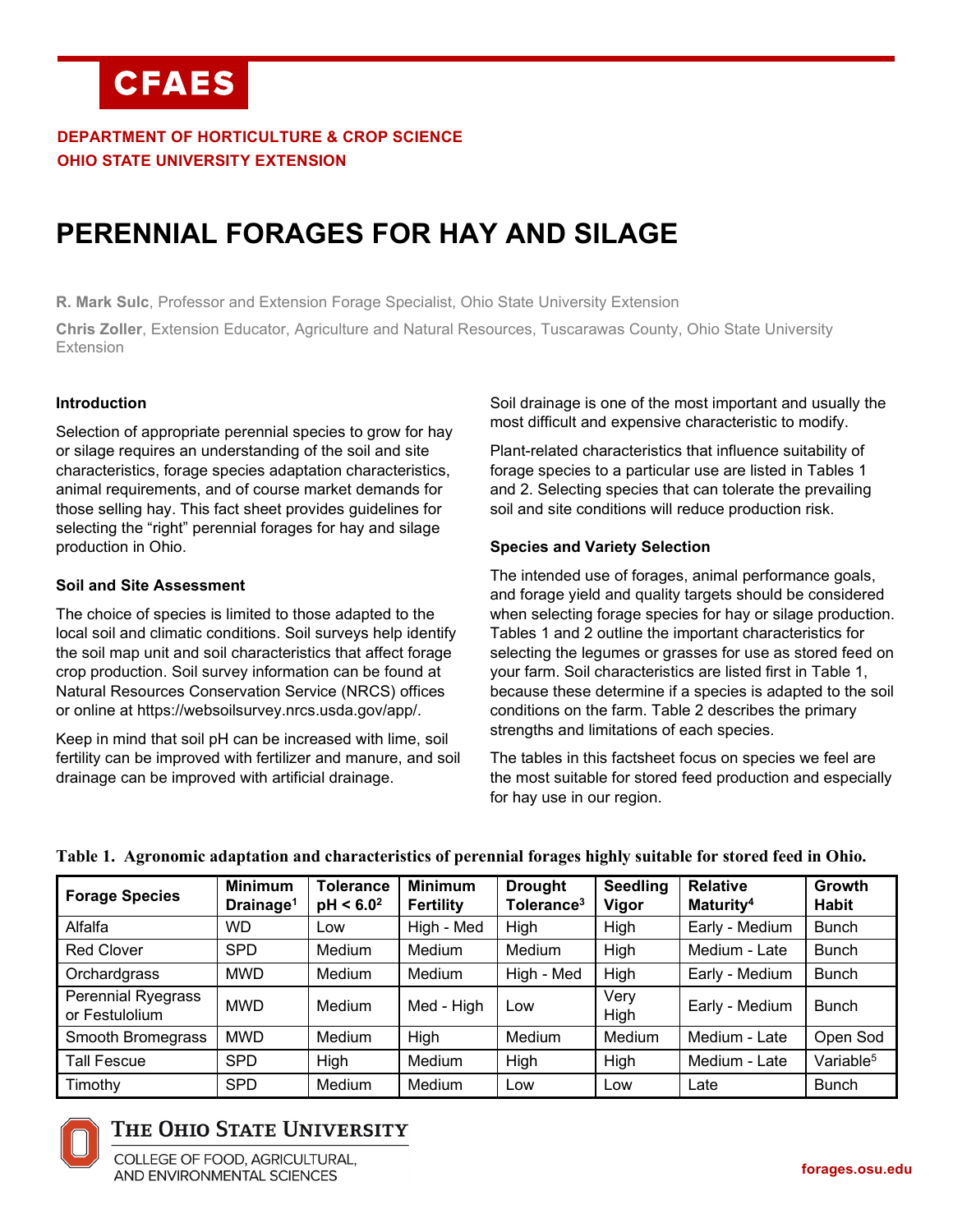Other species adapted to Ohio that can be grown for stored feed include white and alsike clovers, birdsfoot trefoil, Kentucky bluegrass, reed canarygrass, and several native warm-season grasses. All those species have characteristics or specific requirements that make them less suitable or more difficult for hay and silage

compared with the species shown in the tables. Those other species may be useful in specific situations, or they could be included as components in hay mixtures to achieve specific objectives. For more information on those additional species, refer to the Ohio Agronomy Guide chapter on Forage Production.

|  | Table 2. Characteristics of selected perennial cool-season forages legumes adapted to Ohio. |
|--|---------------------------------------------------------------------------------------------|
|--|---------------------------------------------------------------------------------------------|

| <b>Species</b>                          | <b>Strengths</b>                                                                                                                                                                                             | <b>Limitations</b>                                                                                                                                                                                                                         |  |
|-----------------------------------------|--------------------------------------------------------------------------------------------------------------------------------------------------------------------------------------------------------------|--------------------------------------------------------------------------------------------------------------------------------------------------------------------------------------------------------------------------------------------|--|
| Alfalfa                                 | High yield; good seedling vigor; good<br>summer growth; excellent drought<br>tolerance; good persistence; excellent<br>forage quality and palatability.                                                      | Requires good drainage and high soil pH and<br>high fertility; prone to alfalfa weevil and potato<br>leafhopper damage.                                                                                                                    |  |
| <b>Red Clover</b>                       | High yield; excellent seedling vigor;<br>tolerates wet and acid soils better than<br>alfalfa; fair summer regrowth; resistant to<br>insects; excellent for renovation and<br>overseeding; fair palatability. | Short-lived - usually persists 2 years, or 3 years<br>with newer varieties; not heat or drought<br>tolerant; difficult to dry for hay.                                                                                                     |  |
| Orchardgrass                            | High yield, rapid regrowth; good summer<br>growth; fair drought tolerance; fair flooding<br>tolerance in summer; responsive to N.                                                                            | Early to mature, forage quality and palatability<br>decline rapidly with heading; poor flood¬ing<br>tolerance in winter; aggres¬sive toward<br>legumes; bunchy growth.                                                                     |  |
| Perennial<br>Ryegrass or<br>Festulolium | Medium yield; vigorous establisher; high<br>forage quality and palatability; fair to poor<br>summer regrowth; fair tolerance to wet<br>soils; compatible with legumes.                                       | Less persistent and lower yielding than<br>orchardgrass; lacks heat and drought tolerance<br>(best in moist, fertile soils); difficult to dry for<br>hay; difficult to cut with sickle bar mower.                                          |  |
| Smooth<br><b>Bromegrass</b>             | Winterhardy; sod-form¬ing; leafy summer<br>regrowth; good d¬rought survival; best on<br>fertile, well-drained silt-loam or clay-loam<br>soils; later maturity than orchardgrass                              | Fluffy seed difficult to drill unless mixed with a<br>carrier; susceptible to damage when cut during<br>stem elongation stage; not tolerant of frequent<br>cutting; poor summer regrowth; leaf diseases;<br>lower yield than orchardgrass. |  |
| <b>Tall Fescue</b>                      | High yield; persistent, widely adapted;<br>leafy regrowth; good seedling vigor; fair<br>flooding tolerance in summer; tolerates<br>heavy traffic; endophyte-free varieties<br>improve animal performance     | Poor palatability and quality in summer; high-<br>endophyte varieties reduce animal performance<br>and cause animal health problems                                                                                                        |  |
| Timothy                                 | Medium spring yield, late maturity;<br>winterhardy; easy to establish; leafy<br>regrowth; good com-panion for legumes;<br>highly marketable hay                                                              | Lacks drought and heat tolerance; low summer<br>yield and forage quality; not toler¬ant of<br>frequent cutting; cutting during stem elongation<br>can damage the stand.                                                                    |  |

CFAES provides research and related educational programs to clientele on a nondiscriminatory basis. For more information, visit cfaesdiversity.osu.edu. For an accessible format of this publication, visit cfaes.osu.edu/accessibility.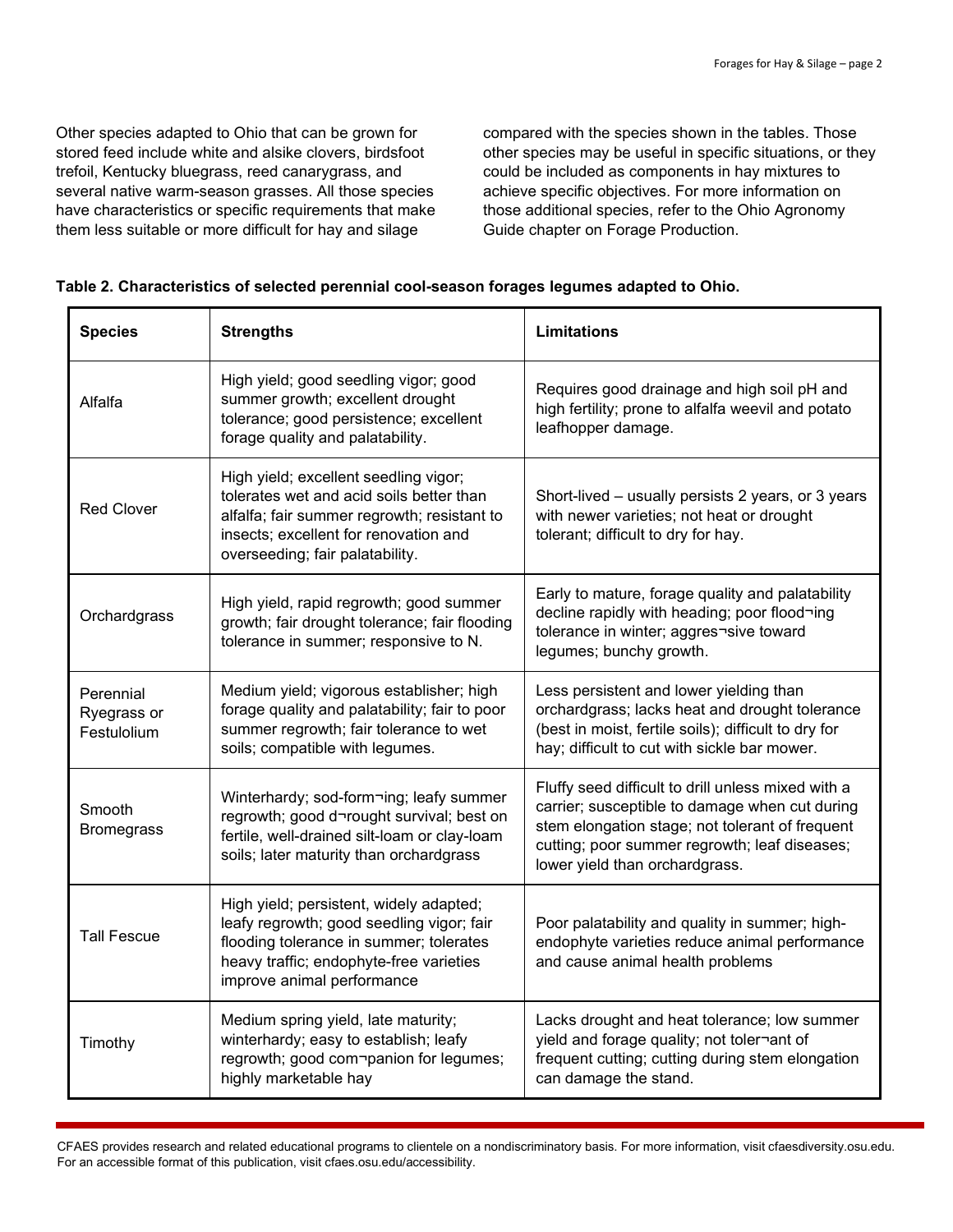#### **Production Objectives**

Forage production objectives should reflect the dry matter and nutritional requirements of the livestock to be fed, and how those needs are met throughout the year. If the forage is grown for the cash hay market, select species with high market demand.

#### **Management Constraints**

Harvest and storage management and seasonal labor availability may influence species selection. For example, smooth bromegrass and timothy are better adapted to a 3-cut schedule than to 4 harvests per season. In contrast, orchardgrass and perennial ryegrass are well-adapted to 4-cut or even 5-cut schedules.

#### **Disease and Insect Pressure**

Resistance to diseases should be considered when selecting species and varieties. Will you monitor insect pests, and take corrective action on a timely basis? If not, select species and varieties that are affected less by major pests in your area. For example, select alfalfa varieties with high resistance to potato leafhopper if you are not prepared or able to monitor and control that pest with insecticides in a timely fashion.

#### **Advantages of Pure Forage Stands**

Pure grass or pure legume stands generally have fewer establishment, management, and utilization restrictions:

- Pure stands are easier to man¬age, as only one species needs to be kept productive.
- More herbicide options are available for weed control in pure stands.
- High forage quality is usually easier to achieve with pure legume stands than with pure grass or mixed grass-legume stands.

#### **Advantages of Forage Mixtures**

There are many reasons to consider mixtures. Legumes and grasses complement each other, making the best of weather and soil conditions. Mixtures often provide more uniform seasonal production and may be higher yielding and more persistent over time than pure stands.

The following desirable traits of grasses and legumes are combined in mixtures:

- Legumes eliminate or at least reduce the need for nitrogen fertilizer on pure grass stands.
- Legumes usually improve forage quality of mixtures and slow the decline in quality with

advancing maturity to provide a wider "window" for harvesting good quality forage.

- Legumes in mixtures also reduce the potential for nitrate poisoning and grass tetany compared with pure grass stands.
- Grasses reduce erosion on steep slopes be¬cause they have a fibrous root system.
- Grasses are competitive with weeds.
- Most grasses improve hay drying.
- Grasses lengthen the for¬age stand life because they are more tolerant of mismanagement and poor soil conditions than legumes.

#### **Selecting Forages for Mixtures**

Keep mixtures simple, seldom are more than two species justified in a seeding intended for hay or silage production. Simpler mixtures are easier to manage and maintain than complex mixtures. Consider the following when developing mixture combinations:

*Adaptation*: All species in the mixture should be adapted to the prevailing soil conditions (drainage, soil moisture holding capacity, soil pH, fertility, etc.).

*Rate of establishment*: Combine species with similar seedling vigor. If one species has greater seedling vigor (e.g. perennial ryegrass) it may prevent establishment of a slower establishing species (e.g. smooth bromegrass). In such mixtures, use a very low seeding rate for the species with greater seedling vigor. The most persistent plant species are often the least competitive in the seedling stage.

*Time of maturity*: Species and varieties in a mixture should mature at about the same time. If one species is to mature later, it should be the grass component. This allows the legume to be cut at the right stage without sacrificing quality. Grasses are generally more tolerant of cutting at an early stage than legumes. Specific varieties of grasses within a species can vary widely in maturity.

*Persistence*: Combine species in mixtures with similar persistence. An exception to this rule is the use of "companion crops", or fast-establishing short-lived perennial or annual species used to achieve quick ground cover (e.g. ryegrasses and small grain species). Do not exceed recommended seeding rates of these temporary companions, otherwise the more desirable perennials will be crowded out and fail to establish.

*Management compatibility*: Select species that are well adapted to the intended cutting management. For example, orchardgrass is compatible with alfalfa on a 4 cut schedule because it regrows quickly. But timothy and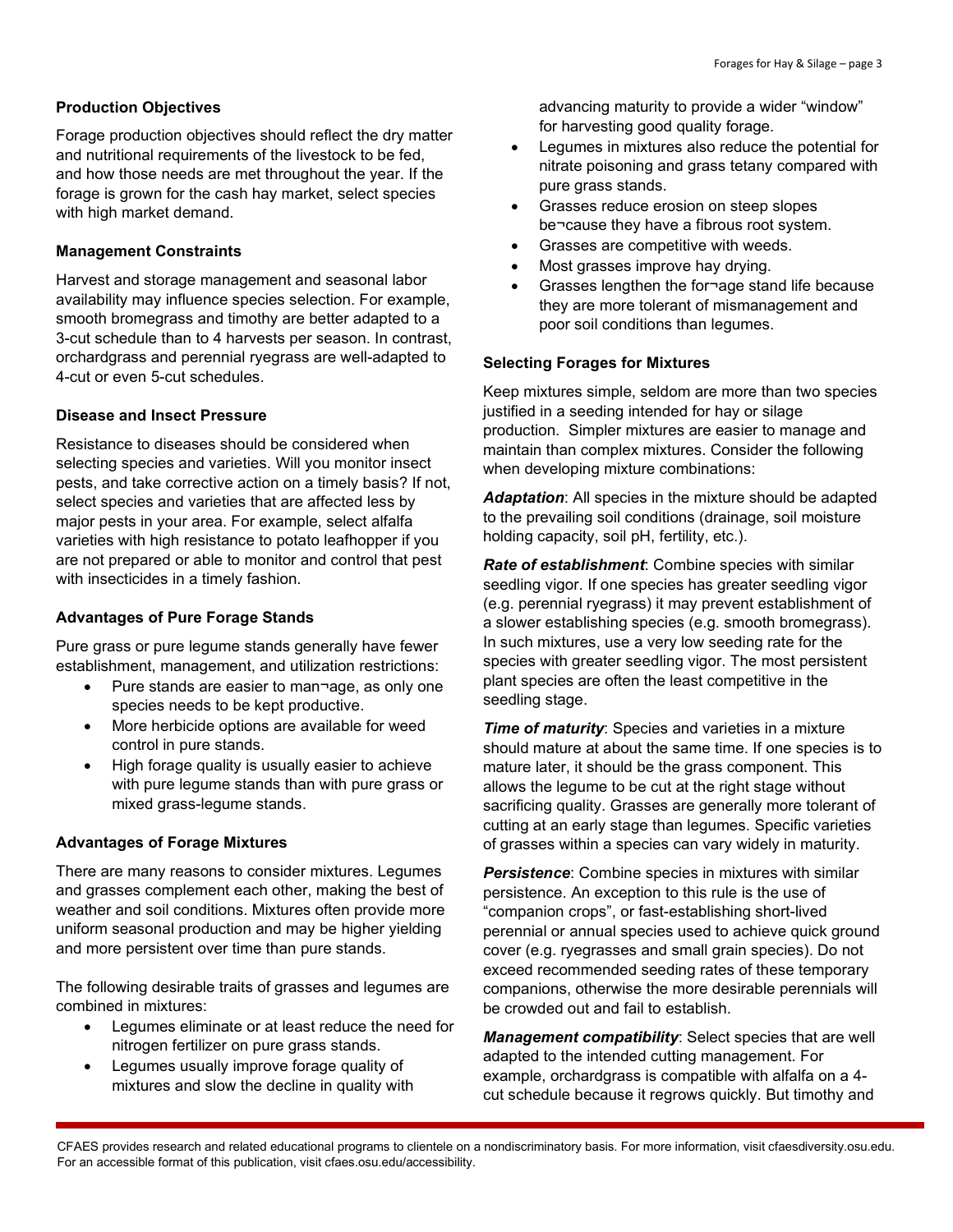smooth bromegrass are more compatible with alfalfa on a 3-cut schedule. Early and frequent cutting reduces the energy reserves of bromegrass and timothy, and crown buds may not develop sufficiently to elongate rapidly after the first cutting.

*Aftermath production*: Alfalfa produces better during the summer months than red clover. Of the grasses, orchardgrass and tall fescue produce the best summer growth. Smooth bromegrass produces moderate to light aftermath, while timothy, and perennial ryegrass are usually low yielding in the summer months. Moisture and temperature conditions affect aftermath production of cool-season grasses more than alfalfa.

#### **Variety Selection**

While variety selection is important, it is not as important as good management in achieving high yields of quality forage. Choosing the "right" variety can be a challenge, especially with the many varieties of some species that are now available.

Variety performance trial data from locations in your region can be very useful in selecting varieties that are well adapted to your farm. Look at variety performance across locations and years when it is available. Stable yield performance across many sites demonstrates that the variety is adapted to a wide range of environmental conditions that can occur on any given farm. Stable yield performance over years is especially important for long rotations.

When selecting varieties, consider disease and insect resistance needed for your farm. Also be careful to select varieties with relative maturity that matches the other components in the mixture and your intended cutting schedule.

#### **Seeding Rates**

Suggested seeding rates for pure stands of each species and in simple mixtures containing one to three species are given in Table 3.

Table 3 lists seeding rates in terms of pure live seed (PLS). Be sure to adjust the actual seeding rates used for the % PLS of the seed lot used. PLS content can be calculated from the information on the seed tag:

$$
^{\circ}
$$
 PLS =  $^{\circ}$  Purity x  $^{\circ}$  Total Germanation

Calculate the actual seeding rate as follows:

$$
Actual \text{ lbs/acre} = \frac{\text{ lbs } \text{PLS/acre}}{\% \text{ PLS } x \text{ 100}}
$$

Many newer varieties are sold as coated seed. Adjust seeding rates upward to account the % of the total weight that is the inert coating material (% is on the seed tag).

|                                     | Seeding rate (lb PLS/acre) <sup>1</sup> |                 |
|-------------------------------------|-----------------------------------------|-----------------|
| <b>Species</b>                      | Pure stands                             | <b>Mixtures</b> |
| Alfalfa                             | 15                                      | $4 - 12$        |
| Red clover                          | 11                                      | $3 - 8$         |
| Orchardgrass                        | 10                                      | $2 - 7$         |
| Perennial ryegrass /<br>Festulolium | 24                                      | $6 - 12$        |
| Smooth Bromegrass                   | 16                                      | $4 - 12$        |
| <b>Tall Fescue</b>                  | 15                                      | $4 - 12$        |
| Timothy                             |                                         | $2 - 6$         |

 $1$  PLS = pure live seed. Mixture seeding rates should be adjusted based on relative abundance desired. Inoculate legumes with appropriate rhizobia.

#### **Seeding Dates**

New seedings should only be made after corrective applications of lime and fertilizer are applied according to a soil test (preferably the fall of the year before seeding).

Plant forages early enough in the spring so seedlings become well established and vigorous before the hot and drier mid-summer months (Table 4). Weed competition also increases dramatically with late spring seeding.

Late summer and early fall seedings must be made early enough (generally early to mid-August) so they are wellestablished before killing frosts (Table 4). Generally, at least six weeks of growth is required before a killing frost for adequate winter survival. Do not harvest late summer and early fall seedings.

#### **Table 4. Seeding dates for forages in Ohio.**

| Time                     | Northern Ohio      | Southern Ohio       |
|--------------------------|--------------------|---------------------|
| Spring                   | April $1 - May 10$ | March 15 - April 25 |
| Late summer <sup>1</sup> | August $1 - 30$    | August $1 - 30$     |
| Frost seeding            | Feb – March 15     | Feb – March 1       |

**1** Plant legumes by August 20 in northern Ohio and by August 30 in southern Ohio. Timothy can be planted up to early October.

CFAES provides research and related educational programs to clientele on a nondiscriminatory basis. For more information, visit cfaesdiversity.osu.edu. For an accessible format of this publication, visit cfaes.osu.edu/accessibility.